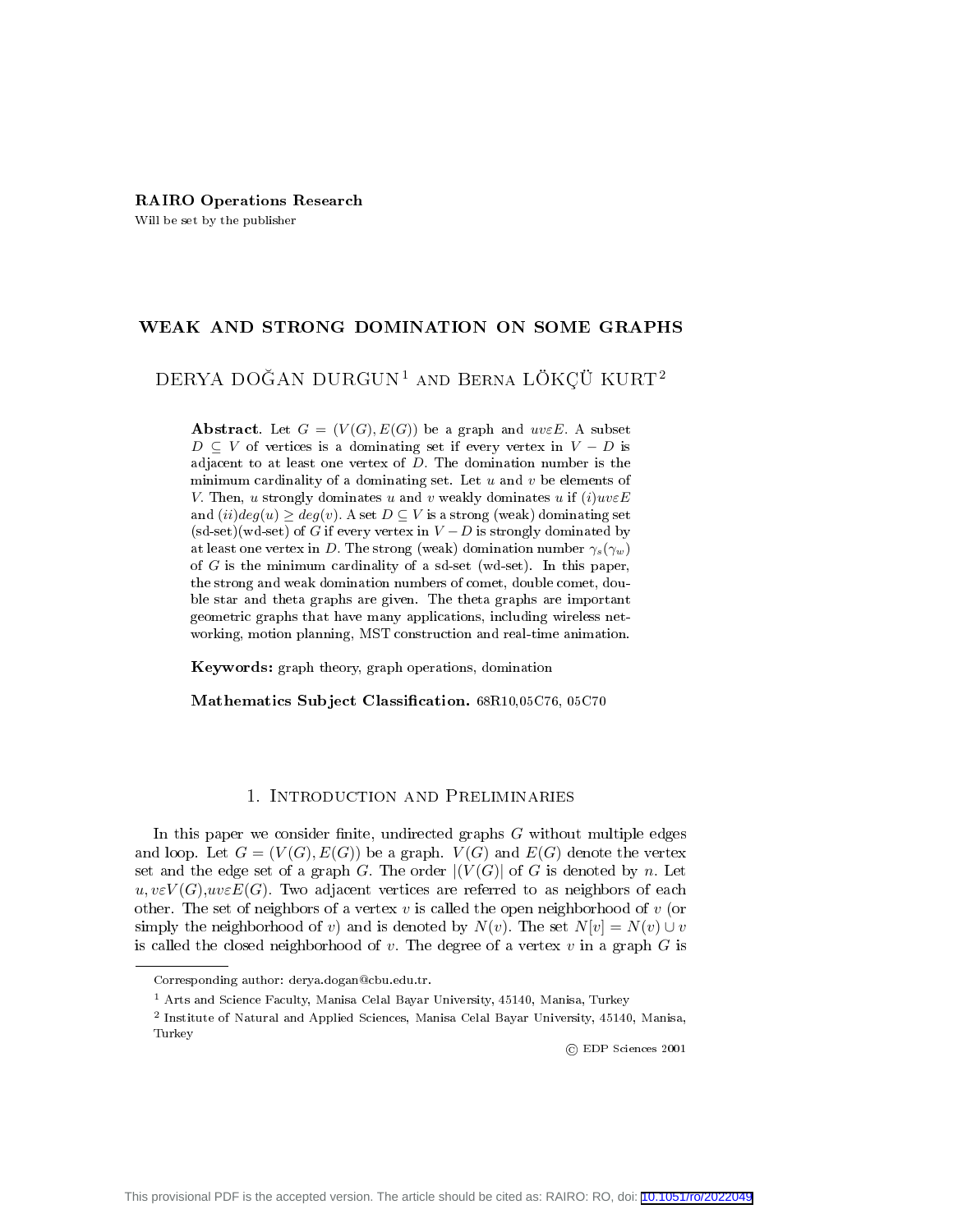the number of vertices in G that are adjacent to v. Thus, the degree of v is the number of vertices in its neighborhood  $N(v)$ . Equivalently, the degree of v is the number of edges incident with v. The degree of a vertex v is denoted by  $deg(v)$ . Hence  $deg(v) = |N(v)|$ . The largest degree among the vertices of G is called the maximum degree of G and is denoted by  $\Delta(G)$ . The minimum degree of G is denoted by  $\delta(G)$  [4]. A subset  $D \subseteq V(G)$  of vertices is a dominating set if every vertex v in  $V(G) - D$  is adjacent to at least one vertex of D. The domination number  $\gamma(G)$  of G is the minimum cardinality of a dominating set. Let u and v be elements of  $V(G)$ . Then u, strongly dominates u and v weakly dominates u if  $(i)uv \in E(G)$  and  $(ii)deg(u) \geq deg(v)$ . The strong (weak) domination number  $\gamma_s(\gamma_w)$  of G is the minimum cardinality of a  $sd - set(wd - set)$ . The domination number  $\gamma(G)$  is a well-studied parameter as one can see from the bibliography [14] on domination. In this paper, we use  $\gamma_s = \gamma_s(G), \gamma_w = \gamma_w(G), V = V(G)$  and  $E = E(G)$  shortly. In general dominating sets in graph theory finds variety of applications of communication networks. The minimum dominating set of sites plays an important role in the network for it dominates the whole network with the minimum cost. The concept of strong and weak domination were introduced by Sampathkumar and Pushpa Latha in [21]. Strong and weak domination come on the scene inartificially practical situations. Consider a network of roads connecting a number of locations. In such a network, the degree of a vertex  $v$  is the number of roads meeting at v. Suppose  $deg(u) > deg(v)$ . Inherently, the traffic at u is heavier than that at v. If we consider the traffic between u and v, preference should be given to the vehicles going from  $u$  to  $v$ . Therefore, in some sense, u strongly dominates v and v weakly dominates u. They give this definition by this motivation. It is shown that the problems of computing  $\gamma_s$  and  $\gamma_w$  are NPhard [21]. In 1999 and 2000, Rautenbach investigated some bounds on  $\gamma_s$  [18] [19]. Also, some bounds are given by Bhat et al. [2]. Rautenbach and Zverovich have studied results on NP-completeness related to strong and weak dominating set [20]. Desai and Gangadharapppa have investigated upper bounds a strong domination number for trees [7]. The concept of strong and weak domination in fuzzy graphs are introduced by Gani and Ahamed [10]. The strong domination number of some path related graphs given by Vaidya and Karkar [24] and also the strong domination number of some wheel related graphs are studied by Vaidya and Mehta [25]. The relations between strong domination and weak domination number are given by Boutrig and Chellali [3]. Swaminathan and Thangaraju investigated some relations between strong domination and maximum degree of the graph as well as weak domination and minimum degree of the graph [22]. In 2015 Doğan Durgun et al. investigated strong domination number of some graphs [8] and in 2020 they investigated strong and weak domination number in thorn graphs [9]. An algorithm have introduced by Berberler et al. in 2020 [23].

In this paper the strong and weak domination numbers of comet, double comet, double star and theta graphs are given. Theta graphs are important geometric graphs that have many applications, including wireless networking, motion planning, MST construction and also real-time animation [17]. For further information reader should check [17]. The other graphs in this paper are star related graphs.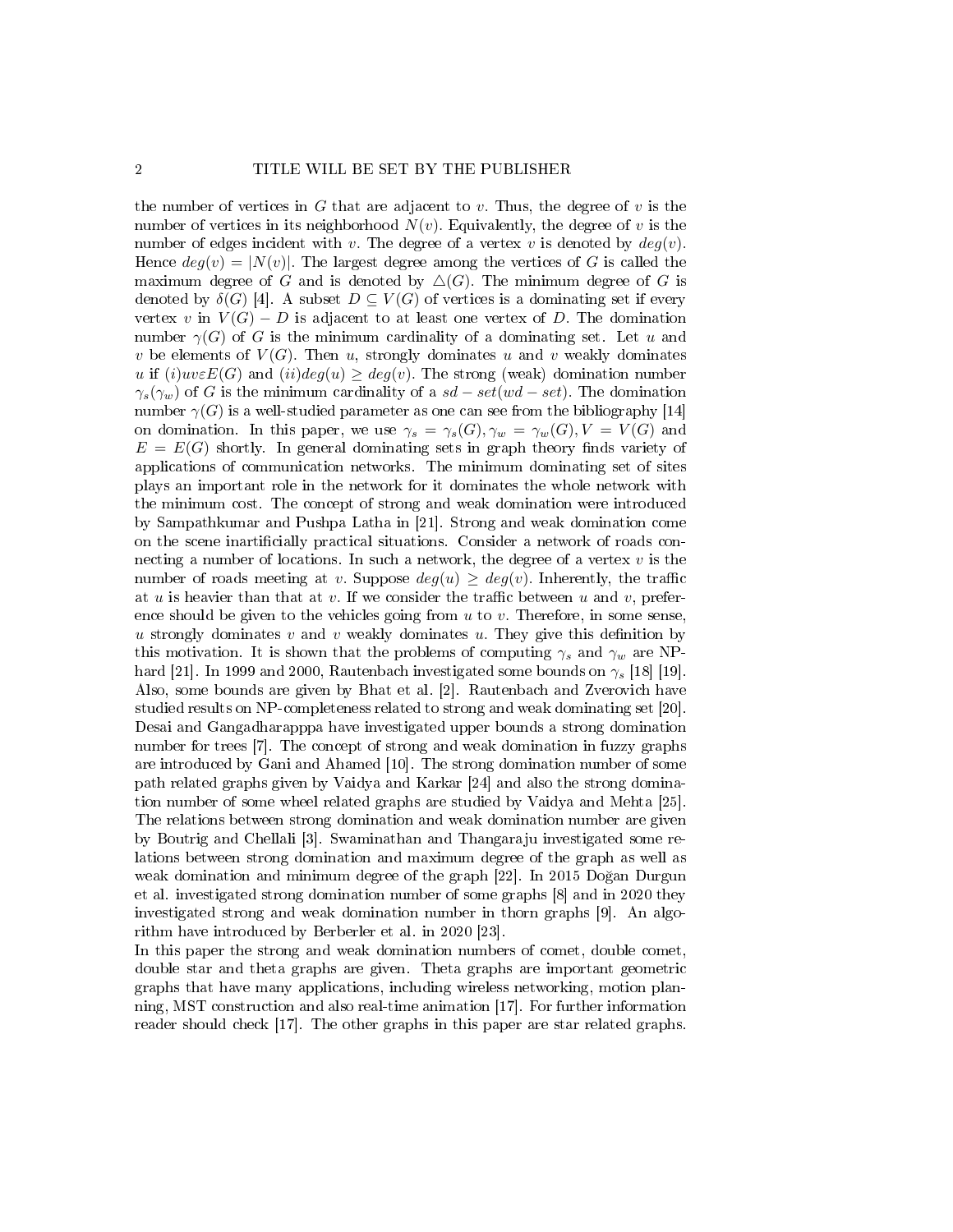Several graph types are defined in terms of star, the star network, a computer network modeled after the star graph which is important in distributed computing. In the next section we give some results and proofs of comet graph  $C_{t,r}$ , double comet  $DC(n, a, b)$ , double star  $S(a, b)$  and theta graph  $\theta(s_1, s_2, s_3, ..., s_n)$ .

#### 2. Main results

In this section we mention about strong and weak domination number of  $C_{t,r}$ ,  $DC(n, a, b), S(a, b), \theta(s_1, s_2, s_3, ..., s_n)$  graphs.

**Definition 2.1.** Comet  $C_{t,r}$  is a graph which is obtained by identifying one end of the path  $P_t$  with the center of the star  $K_{1,t}$  [6].



FIGURE 1. Comet Graph  $C_{t,r}$ 

**Theorem 2.2.** Let  $G = C_{t,r}$  be a comet graph, where  $t \geq 2$  and  $r \geq 1$ ,

$$
\gamma_s(C_{t,r}) = \left\lceil \frac{t-2}{3} \right\rceil + 1, \gamma_w(C_{t,r}) = \left\lceil \frac{t-3}{3} \right\rceil + r + 1.
$$

*Proof.* There is three cases for the proof of strong domination number. Let  $D$  be a strong dominating set.

Case1: Let  $t \equiv 0(mod3)$ . D should contain  $v_0$  to strongly dominate  $u_1, u_2, u_3, \ldots, u_r, v_1$ and  $v_{t-2}$  to strongly dominate  $v_{t-1}$  and  $v_{t-3}$ . In order to strongly dominate the rest of the vertices  $\frac{t}{3}+1$  number of vertices should be in D. These vertices can be  $\{v_0, v_3, v_6, ..., v_{t-2}\}$  or  $\{v_0, v_2, v_4, ..., v_{t-2}\}$ . Thus,

$$
\gamma_s(C_{t,r}) \le \frac{t}{3} + 1.
$$

Let  $D = \{v_0, v_3, v_6, ..., v_{t-2}\}$  (or  $D = \{v_0, v_2, v_4, ..., v_{t-2}\}\$  not be a minimal strong dominating set. Delete  $v_0$  from D. Then  $u_1, u_2, u_3, \ldots, u_r$  should be in D to strongly dominate themselves.Since

$$
deg(u_1) = deg(u_2) = deg(u_3) = \dots = deg(u_r) < deg(v_0)
$$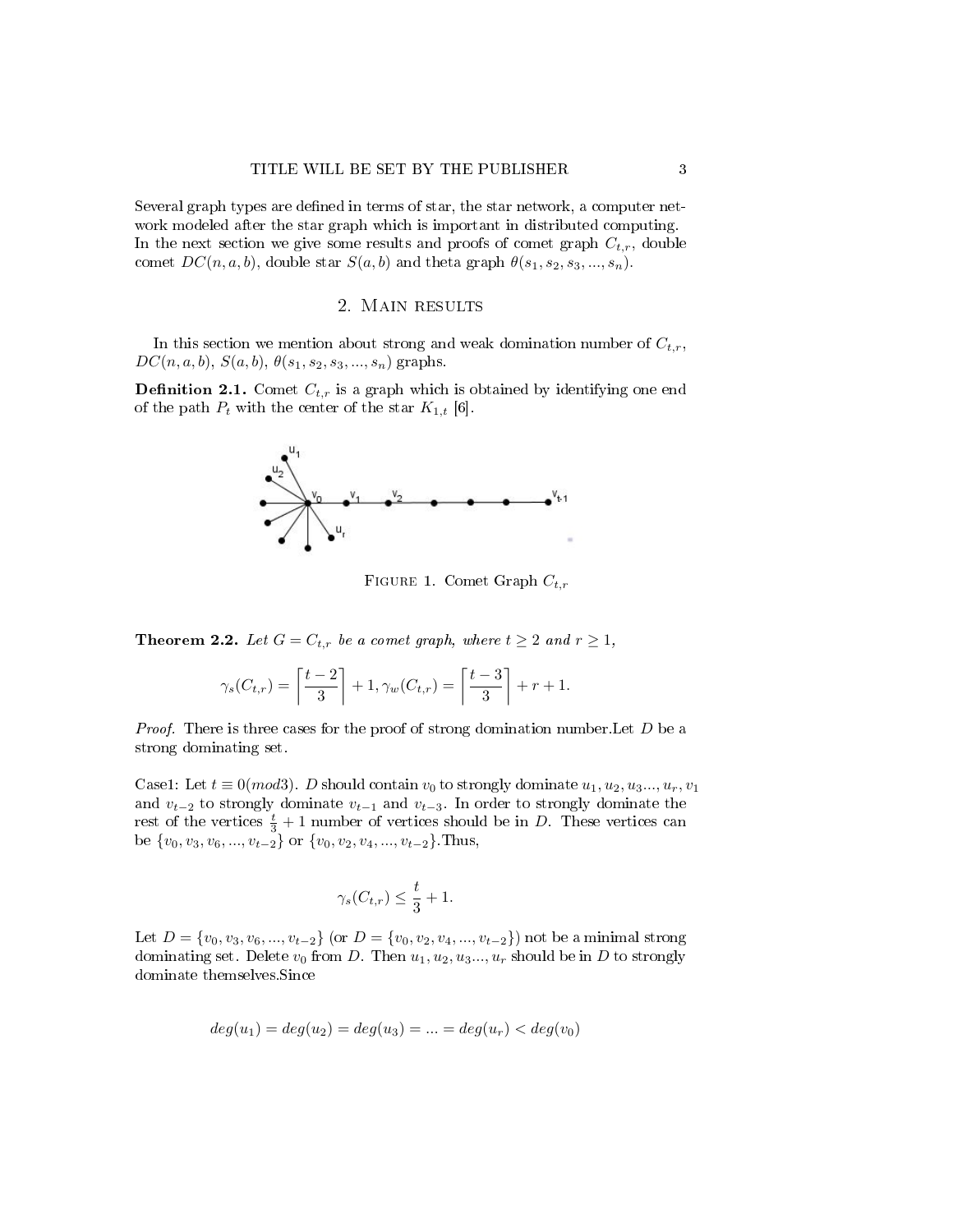then this can not strongly dominate  $v_0$ . So  $v_0$  should be in D. If any other vertex deleted from D then to strongly dominate itself or vertices which are its neighbours at least one other vertex must in  $D$ . Thus, the cardinality of  $D$  invariable. So,

$$
\gamma_s(C_{t,r}) \ge \frac{t}{3} + 1.
$$

Then ,

$$
\gamma_s(C_{t,r}) = \frac{t}{3} + 1
$$

where  $t \equiv 0 \pmod{3}$ .

Case2: Let  $t \equiv 1 (mod3)$ . D should contain  $v_0$  to strongly dominate  $u_1, u_2, u_3, \ldots, u_r, v_1$ .  $v_{t-2}$  to strongly dominate  $v_{t-1}$  and  $v_{t-3}$  so  $v_{t-2}$  should be in D.

$$
deg(v_2) = deg(v_3) = \dots = deg(v_{t-5}) = deg(v_{t-4}) = 2
$$

In order to strongly dominate other vertices which are not dominated  $\frac{t-7}{3}$  number of vertices should be in  $D$ . There are still two vertices which are not strongly dominated. To dominate them one of the vertices should be in D. Then

$$
\gamma_s(C_{t,r}) \le \frac{t+2}{3}.
$$

 $D = \{v_0, v_3, v_6, ..., v_{t-3}, v_{t-2}\}$  or  $D = \{v_0, v_2, v_4, ..., v_{t-4}, v_{t-2}\}.$  Now we consider  $D = \{v_0, v_3, v_6, ..., v_{t-3}, v_{t-2}\}.$  Let D not be a minimal strong dominating set. Delete one of the vertices of  $D$ . Then  $D$  is not strong dominated set. Therefore,  $D$ is a minimal strong dominating set. So,

$$
\gamma_s(C_{t,r}) \ge \frac{t+2}{3}.
$$

Then,

$$
\gamma_s(C_{t,r}) = \frac{t+2}{3}.
$$

where  $t \equiv 1 \pmod{3}$ .

Case3:  $t \equiv 2 \pmod{3}$ . By using same idea

$$
\gamma_s(C_{t,r}) \ge \frac{t+1}{3}.
$$

From these three cases

$$
\gamma_s(C_{t,r}) = \left\lceil \frac{t-2}{3} \right\rceil + 1.
$$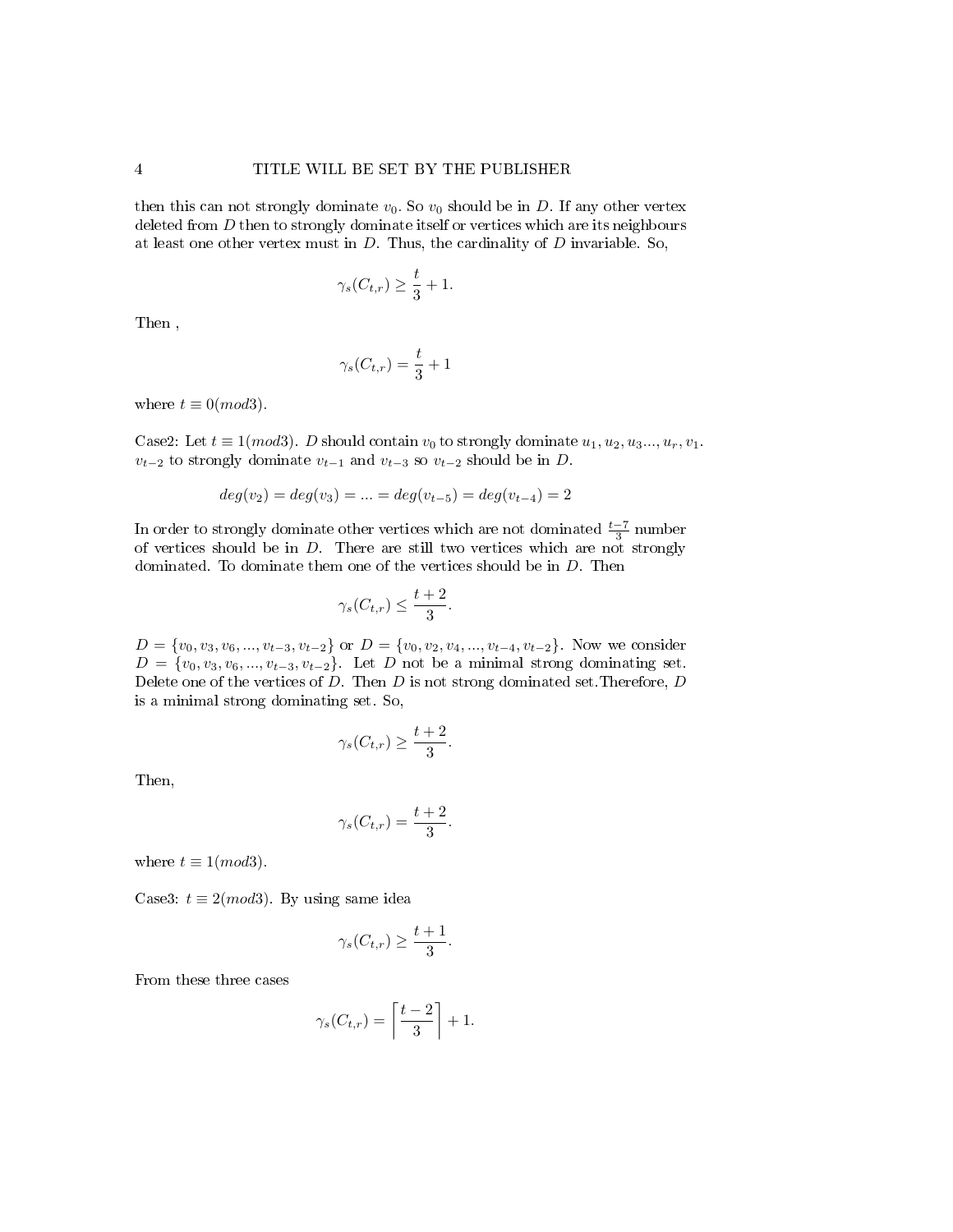Now we consider weak domination number of  $C_{t,r}$ . Since

$$
deg(u_1) = deg(u_2) = deg(u_3) = \dots = deg(u_r) < deg(v_0)
$$

and there is no edges among  $u_1, u_2, u_3, \ldots, u_r$  these vertices should be in weak dominating set. These vertices weakly dominate themselves and  $v_0$ . Since  $deg(v_{t-1})$  <  $deg(v_{t-2}), v_{t-1}$  weakly dominates  $v_{t-2}$ . Remained vertices  $v_1v_2v_3...v_{t-4}v_{t-3}$  can consider as a path. There is three cases. Let D be a weak dominating set.

Case4:  $t \equiv 0 \pmod{3}$ . Let  $D = \{u_1, u_2, u_3, ..., u_r, v_2, v_5, ..., v_{t-4}, v_{t-1}\}$  be a weak dominating set. Then

$$
\gamma_w(C_{t,r}) \le \frac{t-3}{3} + r + 1.
$$

Let D not be a minimal dominating set. Delete one of the elements of D. Let  $u_1$ be this vertex. Then  $v_0$  can not be weakly dominated. So

$$
\gamma_w(C_{t,r}) \ge \frac{t-3}{3} + r + 1.
$$

 $t \equiv 1 (mod3)$  and  $t \equiv 2 (mod3)$  cases can be obtain by using same process. Therefore,

$$
\gamma_w(C_{t,r}) = \frac{t-3}{3} + r + 1.
$$
\n  
\n
$$
u_2
$$
\n  
\n
$$
u_3
$$
\n  
\n
$$
v_0
$$
\n  
\n
$$
v_1
$$
\n  
\n
$$
v_2
$$
\n  
\n
$$
v_3
$$
\n  
\n
$$
v_4
$$
\n  
\n
$$
v_5
$$
\n  
\n
$$
v_6
$$
\n  
\n
$$
u_4
$$
\n  
\n
$$
u_5
$$
\n  
\n
$$
\beta
$$
\n  
\n
$$
\beta
$$
\n  
\n
$$
\beta
$$
\n  
\n
$$
\beta
$$
\n  
\n
$$
\beta
$$
\n  
\n
$$
\beta
$$
\n  
\n
$$
\beta
$$
\n  
\n
$$
\beta
$$
\n  
\n
$$
\beta
$$
\n  
\n
$$
\beta
$$
\n  
\n
$$
\beta
$$
\n  
\n
$$
\beta
$$
\n  
\n
$$
\beta
$$
\n  
\n
$$
\beta
$$
\n  
\n
$$
\beta
$$
\n  
\n
$$
\beta
$$
\n  
\n
$$
\beta
$$
\n  
\n
$$
\beta
$$
\n  
\n
$$
\beta
$$
\n  
\n
$$
\beta
$$
\n  
\n
$$
\beta
$$
\n  
\n
$$
\beta
$$
\n  
\n
$$
\beta
$$
\n  
\n
$$
\beta
$$
\n  
\n
$$
\beta
$$
\n  
\n
$$
\beta
$$
\n  
\n
$$
\beta
$$
\n  
\n
$$
\beta
$$
\n  
\n
$$
\beta
$$
\n  
\n
$$
\beta
$$
\n  
\n
$$
\beta
$$
\n  
\n
$$
\beta
$$
\n  
\n
$$
\beta
$$
\n  
\n
$$
\beta
$$
\n  
\n
$$
\beta
$$
\n  
\n
$$
\beta
$$
\n  
\n
$$
\beta
$$
\n  
\n
$$
\beta
$$
\n  
\n
$$
\beta
$$
\n  
\n
$$
\beta
$$

FIGURE 2. Comet Graph  $C(7,5)$ 

$$
\gamma_s(C_{7,5}) = 4
$$
  

$$
\gamma_w(C_{7,5}) = 8
$$

**Definition 2.3.** For  $a, b \geq 1, n \geq a+b+2$  by  $DC(n, a, b)$  we denote a double comet, which is a tree composed of a path containing  $n - a - b$  vertices with a

□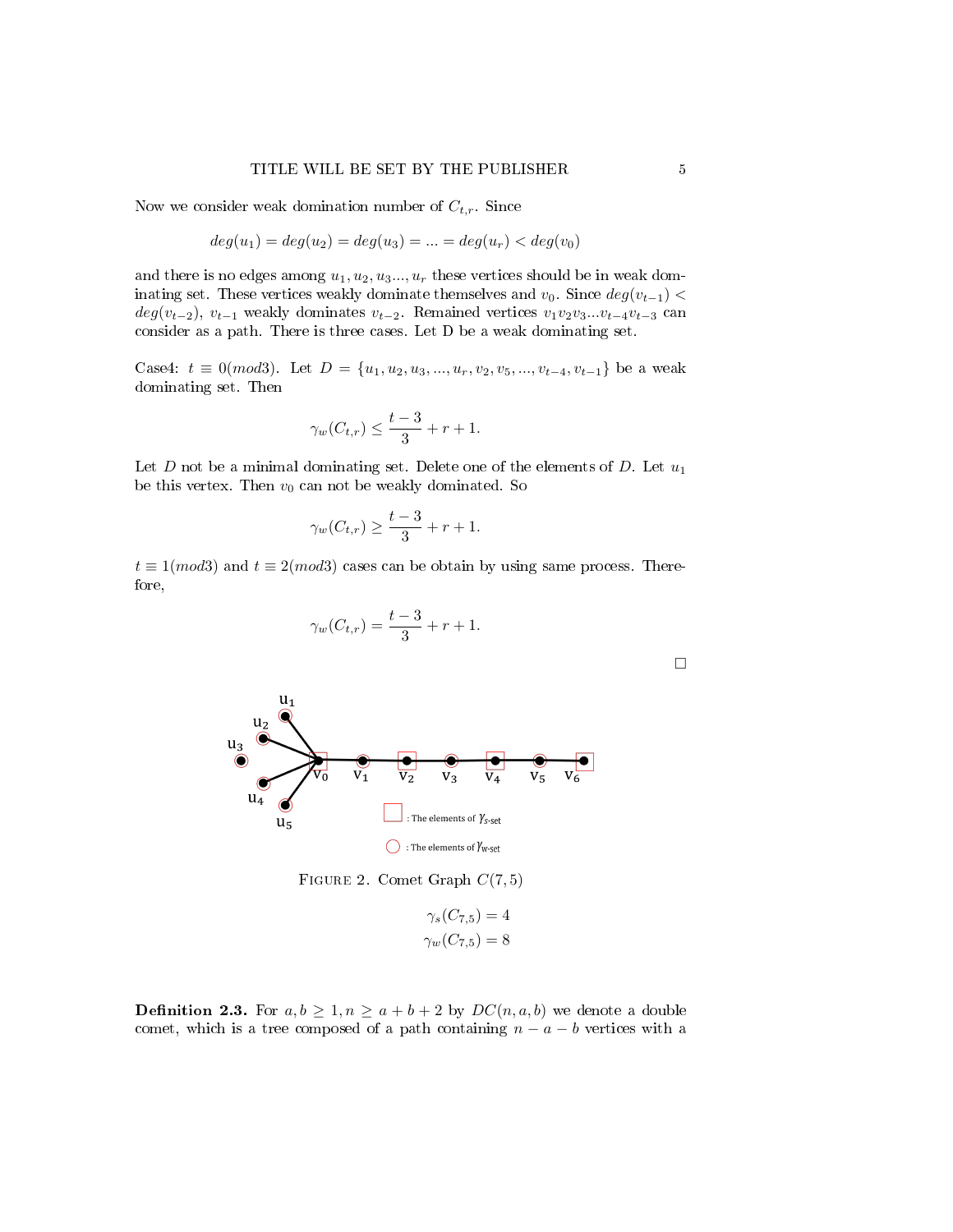pendent vertices attached to one of the ends of the path and b pendent vertices attached to the other end of the path [14].



FIGURE 3. Double Comet Graph  $DC(18, 5, 6), n = 18, a = 5, b = 6$ 

**Theorem 2.4.** Let  $DC(n, a, b)$  be a double comet where  $a, b \ge 1$  and  $n \ge a+b+2$ . Then,

$$
\gamma_s(DC(n, a, b)) = 2 + \left\lceil \frac{n - a - b - 4}{3} \right\rceil
$$
  

$$
\gamma_w(DC(n, a, b)) = a + b + \left\lceil \frac{n - a - b - 2}{3} \right\rceil.
$$

*Proof.* Let  $DC(n, a, b)$  be a double comet where  $a, b \geq 1, n \geq a+b+2$ . proof of this theorem can be shown easily by using same process with the previous proof.  $\Box$ 



Figure 4. Double Comet Graph  $DC(18, 5, 6), (n = 18, a = 5, b = 6)$ 

$$
\gamma_s(DC(18,5,6)) = 4
$$
  

$$
\gamma_w(DC(18,5,6)) = 13
$$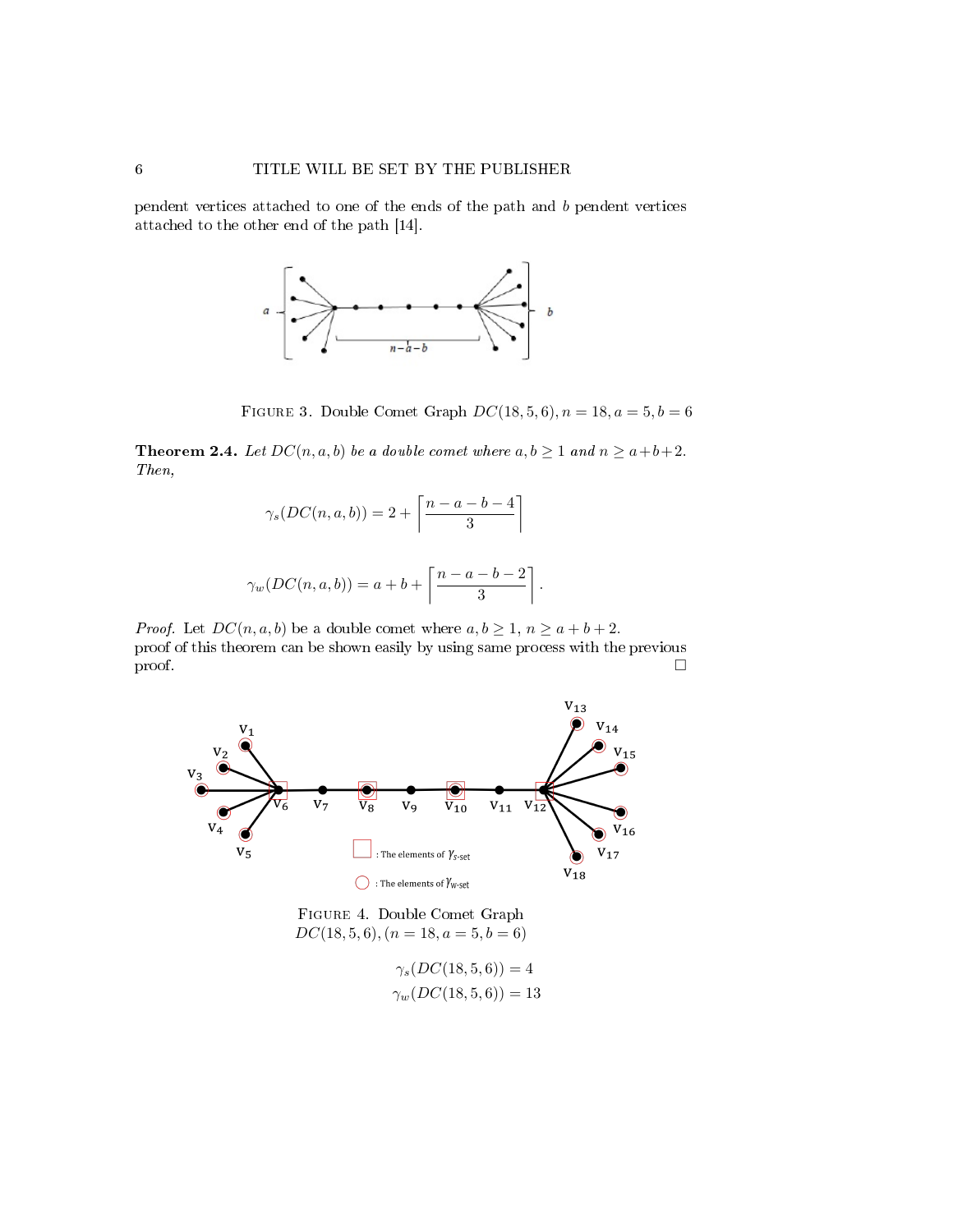**Definition 2.5.** Double star  $S(a, b)$  graph where  $a, b \ge 0$  is the graph consisting of the union of two starts  $K_{1,n}$  and  $K_{1,m}$  together with a line joining their centers [11].



FIGURE 5. Double Star Graph  $S(6, 7)$ 

**Proposition 2.6.** Let  $S(a, b)$  be a double star graph where  $a, b \ge 0$ . Then  $\gamma_s(S(a, b))$  = 2 and  $\gamma_w(S(a, b)) = a + b$ .



FIGURE 6. Double Star Graph  $S(5,4)$ ,  $(a=5, b=4)$ 

| $\gamma_s(S(5,4)) = 2$  | $\gamma_s(S(a,b))=2$     |
|-------------------------|--------------------------|
| $\gamma_w(S(5, 4)) = 9$ | $\gamma_w(S(a,b)) = a+b$ |

**Definition 2.7.** A complete  $k - ary$  tree with depth n is all leaves have the same depth and all internal vertices have degree k. A complete  $k - ary$  tree has  $\frac{k^{n+1}-1}{k-1}$ vertices and  $\frac{k^{n+1}-1}{k-1} - 1$  edges [11].

**Proposition 2.8.** Let G be a complete  $k - ary$  tree where  $m, k, n \in \mathbb{Z}^+$  with depth n. Then

$$
i)\gamma_s(G) = \begin{cases} \sum_{k=1}^m \frac{k^{n+2} + k^3 - k^2 + 1}{k^3 - 1} & n \equiv 0 \pmod{3} \\ \sum_{k=1}^m \frac{k^{n+2} + k^4 - k^3 - k}{k^3 - 1} & n \equiv 1 \pmod{3} \\ \sum_{k=1}^m \frac{k^{n+2} - k}{k^3 - 1} & n \equiv 2 \pmod{3} \end{cases}
$$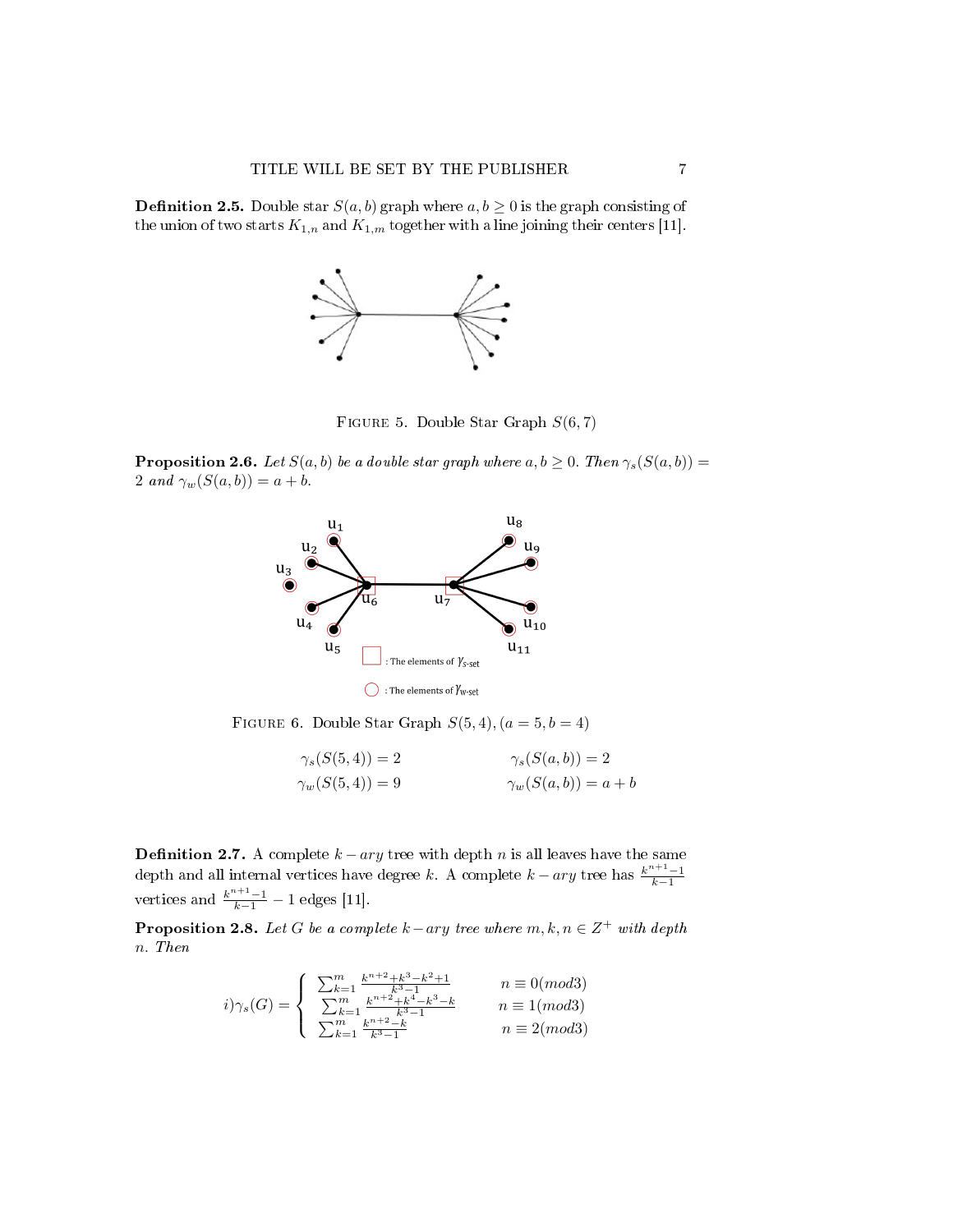$$
ii)\gamma_w(G) = \begin{cases}\n\sum_{k=1}^m \frac{k^{n+3}-1}{k^3-1} & n \equiv 0 \pmod{3} \\
\sum_{k=1}^m \frac{k^{n+3}+k^3-k-1}{k^3-1} & n \equiv 1 \pmod{3} \\
\sum_{k=1}^m \frac{k^{n+3}+k^3-k^2-1}{k^3-1} & n \equiv 2 \pmod{3}\n\end{cases}
$$

**Definition 2.9.** The generalized theta graph  $\theta(l_1, l_2, l_3, ..., l_p)$  consists in two endvertices joined by  $p \geq 2$  internally vertex disjoint paths with respective lengths  $1 \leq l_1 \leq ... \leq l_p$ . [16]



FIGURE 7. Theta Graph  $\theta(2, 2, 3, 3)$ 

**Theorem 2.10.** Let  $\theta(s_1, s_2, s_3, ..., s_n)$  be a theta graph where  $n \geq 3$ ,  $(v_{11}, v_{12}, v_{13}, ..., v_{1s_1})$ be vertices of longitude  $L_1$ ,  $v_{21}, v_{22}, v_{23}, ..., v_{2s_2}$  be vertices of longitude  $L_2$  and  $v_{n1}, v_{n2}, v_{n3}, ..., v_{ns_n}$  be vertices of longitude  $L_n$ ). Then,

$$
i) \gamma_s(\theta(s_1, s_2, s_3, ..., s_n)) = \begin{cases} 2 & 1 \le s_1 = s_2 = s_3 = ... = s_n \le 2 \\ \left\lceil \frac{s_1 - 2}{3} \right\rceil + \left\lceil \frac{s_2 - 2}{3} \right\rceil + ... + \left\lceil \frac{s_n - 2}{3} \right\rceil + 2 & 3 \le s_1 \le s_2 \le s_3 \le ... \le s_n \end{cases}
$$
  
\n
$$
ii) \gamma_w(\theta(s_1, s_2, s_3, ..., s_n)) = \begin{cases} 1 + \left\lceil \frac{s_2}{3} \right\rceil + ... + \left\lceil \frac{s_n}{3} \right\rceil, & s_1 = 1, 1 \le s_2 = s_3 = ... = s_n \le 2 \\ 2 + \left\lceil \frac{s_2}{3} \right\rceil + ... + \left\lceil \frac{s_n}{3} \right\rceil, & s_1 = 2, 2 < s_2 = s_3 = ... = s_n \le 2 \\ 2 + \left\lceil \frac{s_1 - 2}{3} \right\rceil + \left\lceil \frac{s_2}{3} \right\rceil + ... + \left\lceil \frac{s_n}{3} \right\rceil, & s_1 > 2, 2 < s_2 \le s_3 \le ... \le s_n. \end{cases}
$$

*Proof.* Let  $\theta(s_1, s_2, s_3, ..., s_n)$  be a theta graph where  $n \geq 3, (v_{11}, v_{12}, v_{13}, ..., v_{1s_1})$ be vertices of longitude  $L_1$ ,  $v_{21}$ ,  $v_{22}$ ,  $v_{23}$ , ...,  $v_{2s_2}$  be vertices of longitude  $L_2$  and  $v_{n1}, v_{n2}, v_{n3}, ..., v_{ns_n}$  be vertices of longitude  $\overline{L_n}$ . Now we consider a strong domination number of  $\theta(s_1, s_2, s_3, ..., s_n)$ . There is two cases. Let D be a strong dominating set.

Case1: To find strong domination number where  $1 \leq s_1 = s_2 = s_3 = ... = s_n \leq 2$ and  $s_1 = s_2 = s_3 = ... = s_n = 1$ , since

$$
deg(N) = deg(S) > deg(v_{11}) = deg(v_{12}) = deg(v_{13}) = ... = deg(v_{1s_1})
$$
  
\n
$$
deg(N) = deg(S) > deg(v_{21}) = deg(v_{22}) = deg(v_{23}) = ... = deg(v_{2s_2})
$$
  
\n
$$
\vdots
$$
  
\n
$$
deg(N) = deg(S) > deg(v_{n1}) = deg(v_{n2}) = deg(v_{n3}) = ... = deg(v_{ns_n})
$$

then vertex N should be in D. So, vertices  $v_{11}, v_{12}, v_{13}, ..., v_{1s_1}$  can be strongly dominated. To strongly dominate vertex S itself should be in D. Therefore  $D =$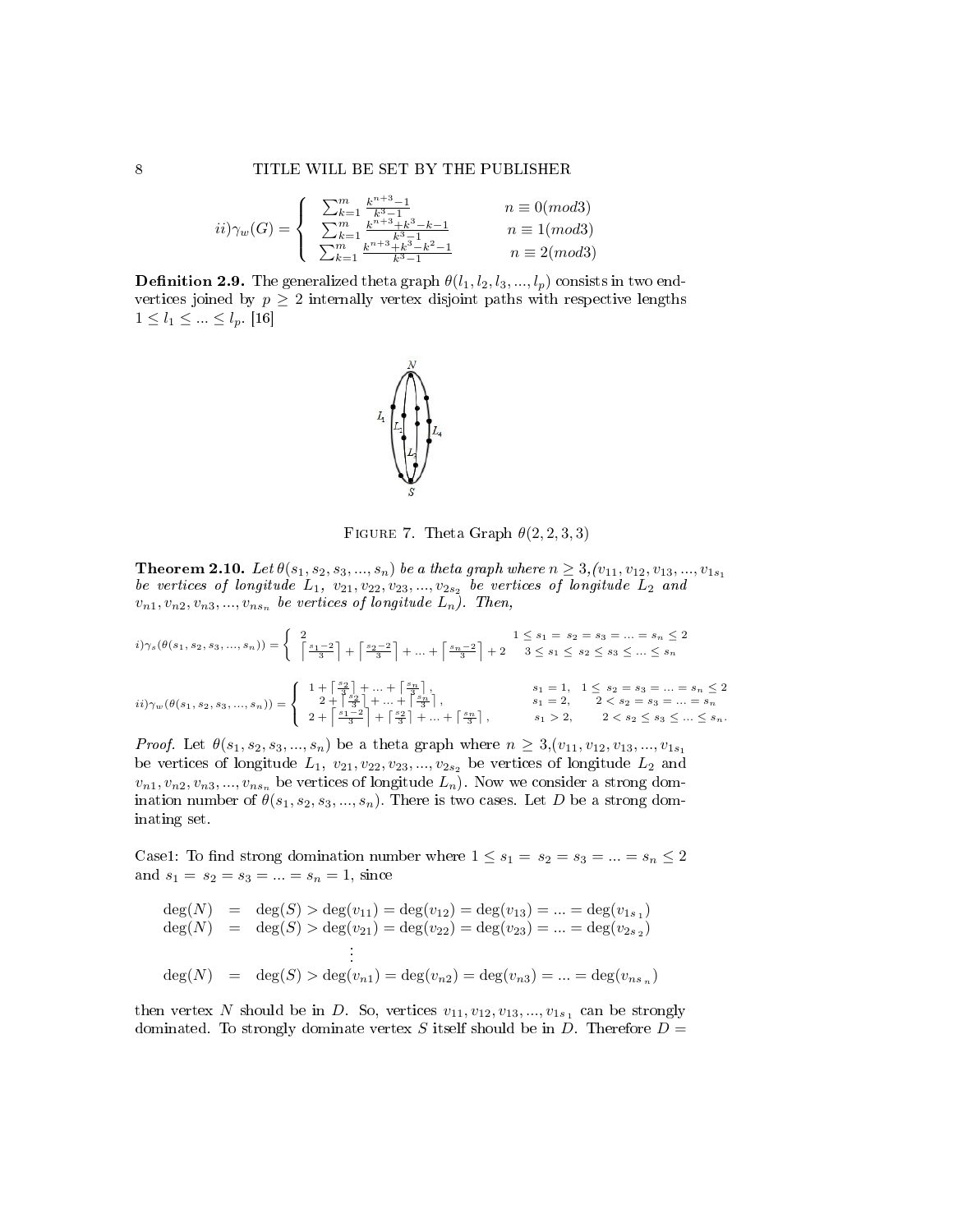$\{N, S\}$  and  $\gamma_s(\theta(s_1, s_2, s_3, ..., s_n)) \leq 2$ .

Assume that  $D = \{N, S\}$  not be a minimal strong dominating set. Remove any vertex from  $D$ , say  $S$ . This means  $S$  can not be strongly dominated. Hence our assumption is false.

Then  $\gamma_s(\theta(s_1, s_2, s_3, ..., s_n)) \geq 2$ . If  $s_1 = s_2 = s_3 = ... = s_n = 2$ , then

$$
deg(N) = deg(S) > deg(v_{11}) = deg(v_{12}) = deg(v_{13}) = ... = deg(v_{1s_1})
$$
  
\n
$$
deg(N) = deg(S) > deg(v_{21}) = deg(v_{22}) = deg(v_{23}) = ... = deg(v_{2s_2})
$$
  
\n
$$
\vdots
$$
  
\n
$$
deg(N) = deg(S) > deg(v_{n1}) = deg(v_{n2}) = deg(v_{n3}) = ... = deg(v_{ns_n}).
$$

Therefore N and S should be in D to strongly dominate vertices  $v_{11}, v_{12}, v_{13}, ..., v_{1s_1}$ and  $v_{n1}, v_{n2}, v_{n3}, ..., v_{ns_n}$  respectively. So,  $D = \{N, S\}$  and  $\gamma_s(\theta(s_1, s_2, s_3, ..., s_n)) \leq$ 2.

Assume that  $D = \{N, S\}$  not be a minimal strong dominating set. By using some process one can obtain  $\gamma_s(\theta(s_1, s_2, s_3, ..., s_n)) \geq 2$ . Thus  $\gamma_s(\theta(s_1, s_2, s_3, ..., s_n)) = 2$ .

Case2: Let  $3 \leq s_1 \leq s_2 \leq s_3 \leq \ldots \leq s_n$ .

$$
deg(N) = deg(S) > deg(v_{11}) = deg(v_{12}) = deg(v_{13}) = ... = deg(v_{1s_1})
$$
  
\n
$$
deg(N) = deg(S) > deg(v_{21}) = deg(v_{22}) = deg(v_{23}) = ... = deg(v_{2s_2})
$$
  
\n
$$
\vdots
$$
  
\n
$$
deg(N) = deg(S) > deg(v_{n1}) = deg(v_{n2}) = deg(v_{n3}) = ... = deg(v_{ns_n}).
$$

In order to strongly dominate vertices  $v_{11}, v_{12}, v_{13}, ..., v_{1s_1}$  and  $v_{n1}, v_{n2}, v_{n3}, ..., v_{ns_n}$ vertices N and S should be in D, respectively. There is  $2n + 2$  number of vertices which are strongly dominated in each longitude. To strongly dominated rest of the vertices in each longitude  $\left\lceil \frac{s_1-2}{3}\right\rceil, \left\lceil \frac{s_2-2}{3}\right\rceil, \left\lceil \frac{s_3-2}{3}\right\rceil, ..., \left\lceil \frac{s_n-2}{3}\right\rceil$  number of vertices should be in D, respectively. So,

$$
\gamma_s(\theta(s_1, s_2, s_3, ..., s_n)) \leq 2 + \left\lceil \frac{s_1 - 2}{3} \right\rceil + \left\lceil \frac{s_2 - 2}{3} \right\rceil + ... + \left\lceil \frac{s_n - 2}{3} \right\rceil.
$$

If we remove any vertex in strong dominate set which is mentioned above then this increases strong domination number, then

$$
\gamma_s(\theta(s_1, s_2, s_3, ..., s_n)) \ge \left\lceil \frac{s_1 - 2}{3} \right\rceil + \left\lceil \frac{s_2 - 2}{3} \right\rceil + ... + \left\lceil \frac{s_n - 2}{3} \right\rceil + 2.
$$

Hence

$$
\gamma_s(\theta(s_1, s_2, s_3, ..., s_n)) = \left\lceil \frac{s_1 - 2}{3} \right\rceil + \left\lceil \frac{s_2 - 2}{3} \right\rceil + ... + \left\lceil \frac{s_n - 2}{3} \right\rceil + 2.
$$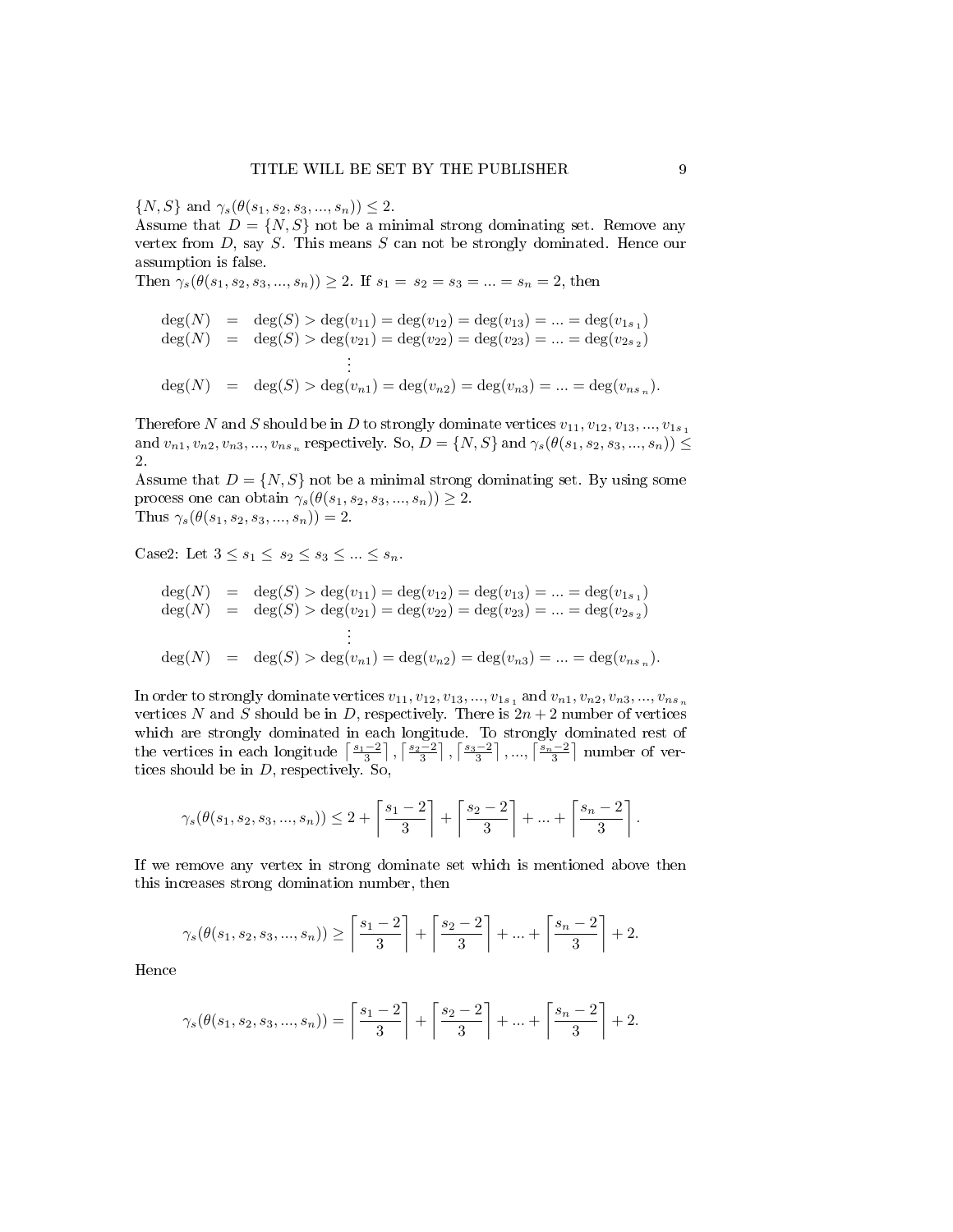From these two cases,

$$
\gamma_s(\theta(s_1,s_2,s_3,...,s_n))=\left\{\begin{array}{c}2,\\2+\left\lceil\frac{s_1-2}{3}\right\rceil+\left\lceil\frac{s_2-2}{3}\right\rceil+...+\left\lceil\frac{s_n-2}{3}\right\rceil\begin{array}{c}1\leq s_1=s_2=s_3=...=s_n\leq 2\\3\leq s_1\leq s_2\leq s_3\leq...\leq s_n.\end{array}\right.
$$

Now we consider weak domination number of  $\theta(s_1, s_2, s_3, ..., s_n)$ . There is three cases. Let D be a weak dominating set.

Case3: Let  $s_1 = s_2 = s_3 = ... = s_n = 1$ . In order to weakly dominate to N , S and other vertices of the graph one vertex from each longitude can be chosen. Thus,  $\gamma_w(\theta(s_1, s_2, s_3, ..., s_n)) \leq s_1 + s_2 + s_3 + ... + s_n$ . This means that  $D = \{v_{11}, v_{12}, v_{13}, ..., v_{1s_1}\}\.$  Let  $D = \{v_{11}, v_{12}, v_{13}, ..., v_{1s_1}\}\$  not be minimal weak dominating set. Then removing one vertex from  $D$  can be a weak dominating set. Remove  $v_{11}$  from D. Then  $v_{11}$  can not be weakly dominated by any other vertex in D. So,  $\gamma_w(\theta(s_1, s_2, s_3, ..., s_n)) \geq s_1 + s_2 + s_3 + ... + s_n$ . Let  $s_1 = 1$ and  $s_2 = s_3 = ... = s_n = 2$ . In order to weakly dominate vertices N and S vertex in longitude should be chosen. To weakly dominate other vertices in other longitude  $\lceil \frac{s_2}{3} \rceil$ ,  $\lceil \frac{s_3}{3} \rceil$ ,  $\ldots$ ,  $\lceil \frac{s_n}{3} \rceil$  number of vertices should be in D. Then  $\gamma_w(\theta(s_1, s_2, s_3, ..., s_n)) \leq 1 + \left\lceil \frac{s_2}{3} \right\rceil + \left\lceil \frac{s_3}{3} \right\rceil + ... + \left\lceil \frac{s_n}{3} \right\rceil$ . Let D not be a minimal dominating set. By using same idea with previous proofs,  $\gamma_w(\theta(s_1, s_2, s_3, ..., s_n)) \geq$  $1 + \left\lceil \frac{s_2}{3} \right\rceil + \left\lceil \frac{s_3}{3} \right\rceil + \ldots + \left\lceil \frac{s_n}{3} \right\rceil$ . Therefore  $\gamma_w(\theta(s_1, s_2, s_3, ..., s_n)) = 1 + \left\lceil \frac{s_2}{3} \right\rceil + \left\lceil \frac{s_3}{3} \right\rceil +$  $\ldots + \left\lceil \frac{s_n}{3} \right\rceil$ .

Case4: Let  $s_1 = 2$  and  $2 < s_2 = s_3 = ... = s_n$ . In order to weakly dominate N and S two vertices of  $L_1$  should be in D. For other vertices  $\lceil \frac{s_2}{3} \rceil$ ,  $\lceil \frac{s_3}{3} \rceil$ ,  $\lceil \frac{s_4}{3} \rceil$ , ...,  $\lceil \frac{s_n}{3} \rceil$ number of vertices should be in D. Then  $\gamma_s(\theta(s_1, s_2, s_3, ..., s_n)) = 2 + \left\lceil \frac{s_2}{3} \right\rceil + \left\lceil \frac{s_3}{3} \right\rceil + ... + \left\lceil \frac{s_n}{3} \right\rceil.$ 

Case5: Let  $s_1 > 2$  and  $2 < s_2 \leq s_3 \leq ... \leq s_n$ . By using same process we obtain  $\gamma_w(\theta(s_1, s_2, s_3, ..., s_n)) = 2 + \left\lceil \frac{s_1 - 2}{3} \right\rceil + \left\lceil \frac{s_2}{3} \right\rceil + ... + \left\lceil \frac{s_n}{3} \right\rceil$ From cases above,

$$
\gamma_w(\theta(s_1, s_2, s_3, ..., s_n)) = \begin{cases} 1 + \left\lceil \frac{s_2}{3} \right\rceil + ... + \left\lceil \frac{s_n}{3} \right\rceil, & s_1 = 1, 1 \le s_2 = s_3 = ... = s_n \le 2\\ 2 + \left\lceil \frac{s_2}{3} \right\rceil + ... + \left\lceil \frac{s_n}{3} \right\rceil, & s_1 = 2, 2 < s_2 = s_3 = ... = s_n\\ 2 + \left\lceil \frac{s_1 - 2}{3} \right\rceil + \left\lceil \frac{s_2}{3} \right\rceil + ... + \left\lceil \frac{s_n}{3} \right\rceil, & s_1 > 2, 2 < s_2 \le s_3 \le ... \le s_n \end{cases}
$$

□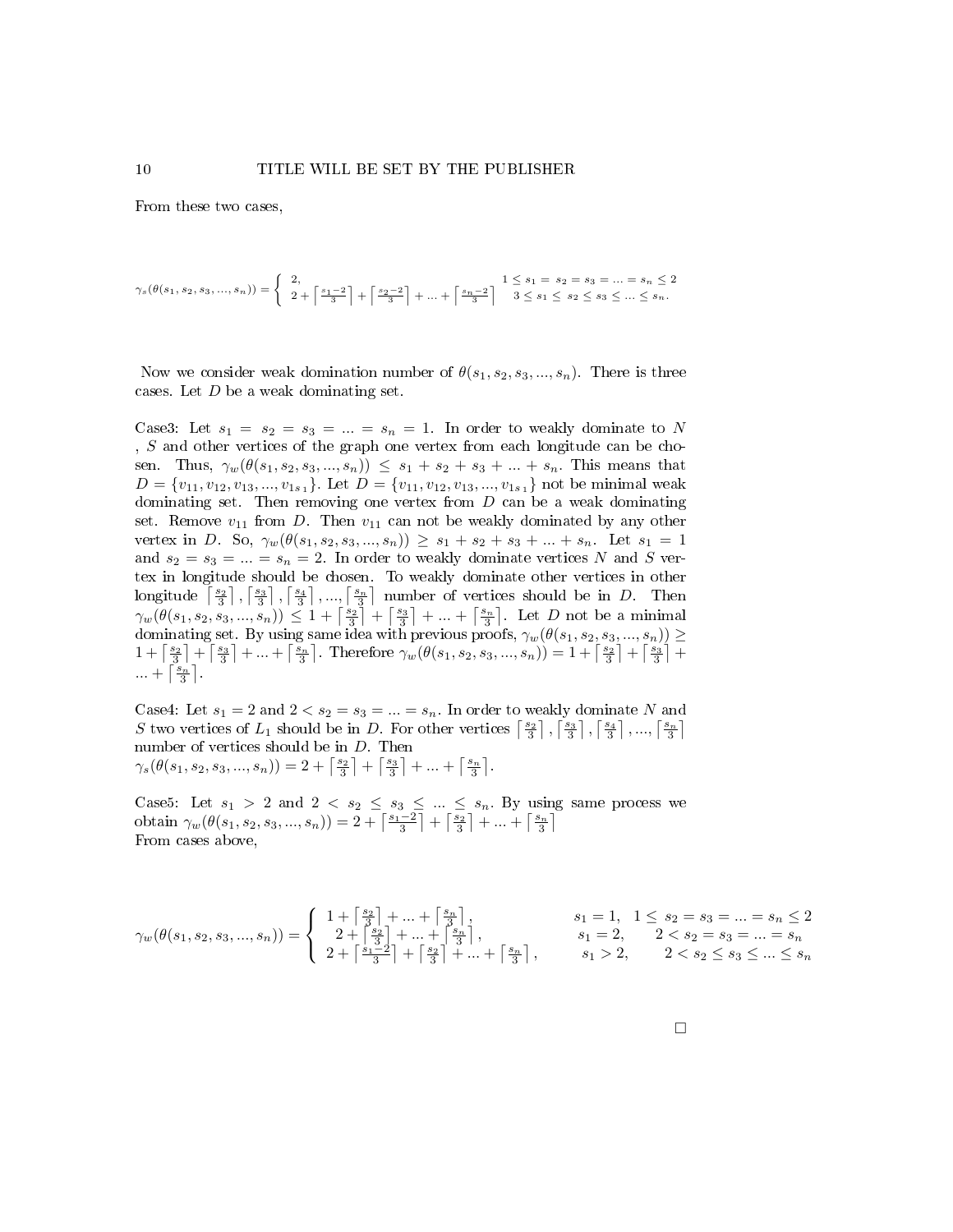

FIGURE 8. Theta Graph  $\theta(1,2,2,2)$ 

 $\gamma_s(\theta(1, 2, 2, 2)) = 2$  $\gamma_w(\theta(1, 2, 2, 2)) = 4$ 

## 3. Conclusions

The concept of weak and strong domination in graphs relates dominating sets and degree of vertices. The weak and strong domination number of some graphs are already available in the literature where we have investigated the strong and weak domination number for the comet, double comet, double star and theta graphs. These graphs are important for networks. To obtain similar results for the other graph classes are open areas of research.

## 4. Acknowledgement

The authors are highly thankful to the anonymous referees for their comments and fruitful suggestions on the first draft of this paper.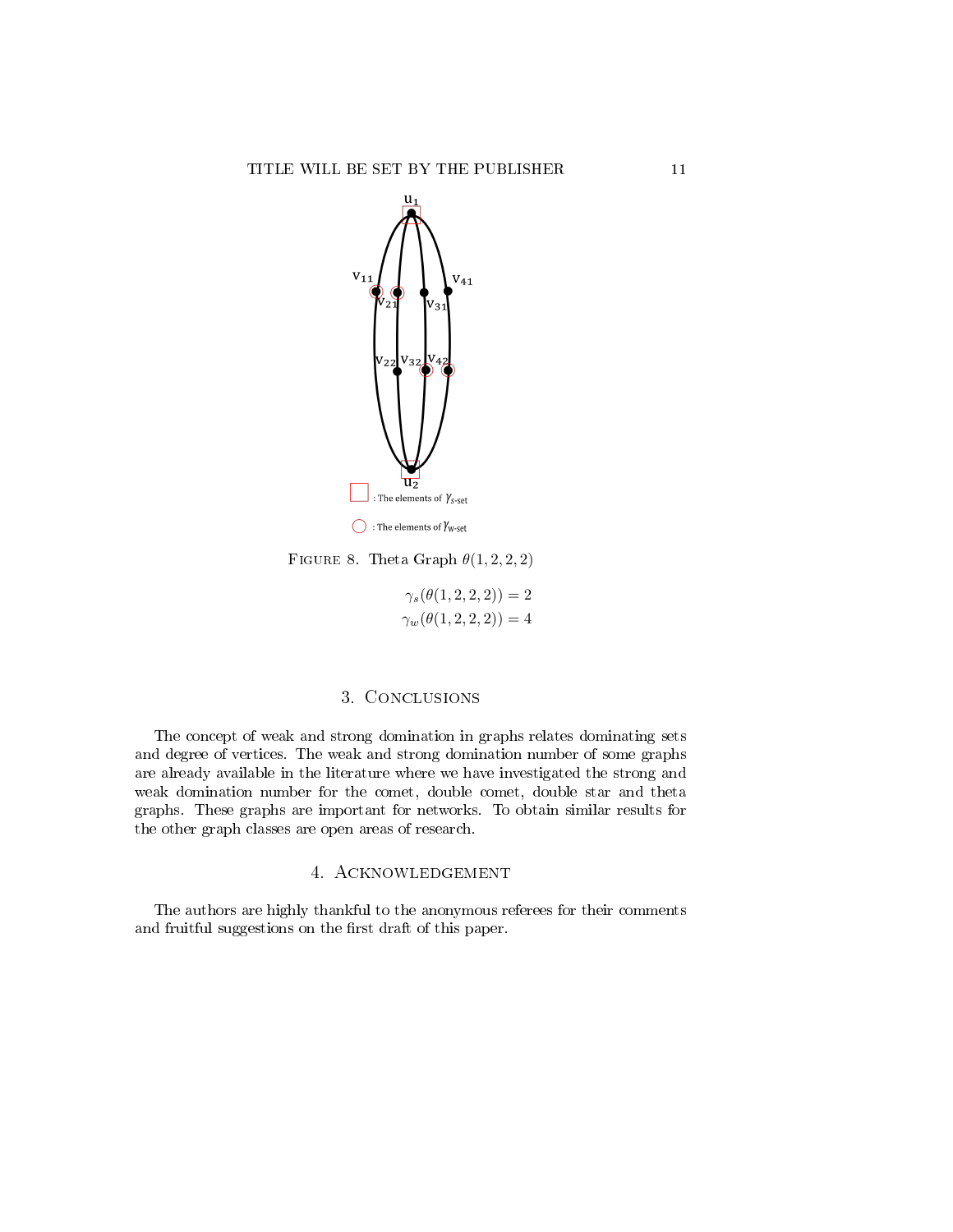### **REFERENCES**

- [1] K. S. Bagga, L. W. Beineke, W. E. Goddard, M. J. Lipman and R. E. Pippert, A survey of integrity, Discrete Applied Mathematics, 37, 13-28, 1992.
- [2] R. S. Bhat, S. S. Kamath and S. R. Bhat, A bound on weak domination number using strong (weak) degree concepts in graphs, Journal of International Academy of Physical Sciences, 15(3), 303-317, 2011.
- [3] R. Boutrig and M. Chellali, A note on a relation between the weak and strong domination numbers of a graph, Opuscula Mathematica, 32, 235-238, 2012.
- [4] G. Chartrand, L. Lesniak and P. Zhang, Textbooks in Mathematics, Graphs & Digraphs, A Chapman & Hall Book, 6th edition, 2015.
- [5] T. Cormen, C. E. Leiserson and R. L. Rivest, Introduction to algorithms, The MIT Press(Fourth edition), 1990.
- [6] M. Cygan, M. Philipczuk and R. Skrekovski, Relation between Randic index and avarage distance of trees, Match Communication in Mathematical and Computer Chemistry, 66, 605-612, 2011.
- [7] A. R. Desai and D. B. Gangadharappa, Some Bounds on Strong Domination Number of a Graph, Journal of Computer and Mathematical Sciences, 2(3), 399-580, 2011.
- [8] D. Do§an Durgun and B. Lökçü, Strong domination number of some graphs, Celal Bayar University Journal of Science, 11(2), 89-91, 2015.
- [9] D. Do§an Durgun and B. Lökçü, Weak and strong domination in thorn graphs, Asian-European Journal of Mathematics, 13(04),2050071, 2020.
- [10] A. N. Gani and M. B. Ahamed, Strong and weak domination in fuzzy graphs, East Asian Mathematical Journal, 23(1), 1-8, 2007.
- [11] J. W. Grossman, F. Harary and M. Klawe, Generalized ramsey theory for graphs,X:Double stars, Discrete Mathematics, 28(3), 247-254, 1979.
- [12] J. H. Hattingh and M. A. Henning, On strong domination in graphs, Journal of Combinatorial Mathematics and Combinatorial Computing, 26, 73-82, 1998.
- [13] J. H. Hattingh and R. C. Laskar, On weak domination in graphs, Ars Combinatoria, 49, 205-216, 1998.
- [14] S. T. Hedetniemi, T. W.Haynes and P. J. Slater, Fundementals of Domination in Graphs, Marcel Dekker, New York, 1998.
- [15] S. T. Hedetniemi, T. W. Haynes and P. J. Slater, Domination in Graphs: Advanced Topics, Marcel Dekker, New York, 1998.
- [16] D. Laiche, I. Bouchemakh, E. Spoena, On the Packing Coloring of Undirected and Oriented Generalized Theta Graphs, Available at http: arxiv: 1606.01107v2 [cs.DM] 19 Sep 2016
- [17] P. Morin and S. Verdonschot, On the average number of edges in theta graphs, Available at http: arxiv: 1304.3402v1 [cs.CG], 11 Apr 2013.
- [18] D. Rautenbach, The influence of special vertices on strong domination, Discrete Mathematics, 197, 683-690, 1999.
- [19] D. Rautenbach, Bounds on the strong domination number, Discrete Mathematics, 215(1-3), 201-212, 2000.
- [20] D. Rautenbach and V. E. Zverovich, Perfect graphs of strong domination and independent strong domination, Discrete Mathematics, 226(1-3), 297-311, 2001.
- [21] E. Sampathkumar and L. P. Latha, Strong weak domination and domination balance in a graph, Discrete Mathematics, 161(1-3), 235-242, 1996.
- [22] V. Swaminathan and P. Thangaraju, Strong and weak domination in graphs, Electronic Notes in Discrete Mathematics, 15, 213-215, 2003.
- [23] O. U§urlu, M. E. Berberler and Z. N. Berberler, Strong weak domination: A mathematical programming strategy, Bull. Int. Math. Virtual Institute, 9, 513-519, 2019.
- [24] S. K. Vaidya and S. H. Karkar, Strong domination number of some path related graphs, International Journal of Mathematics and Soft Computing, 7(1), 109-116, 2017.